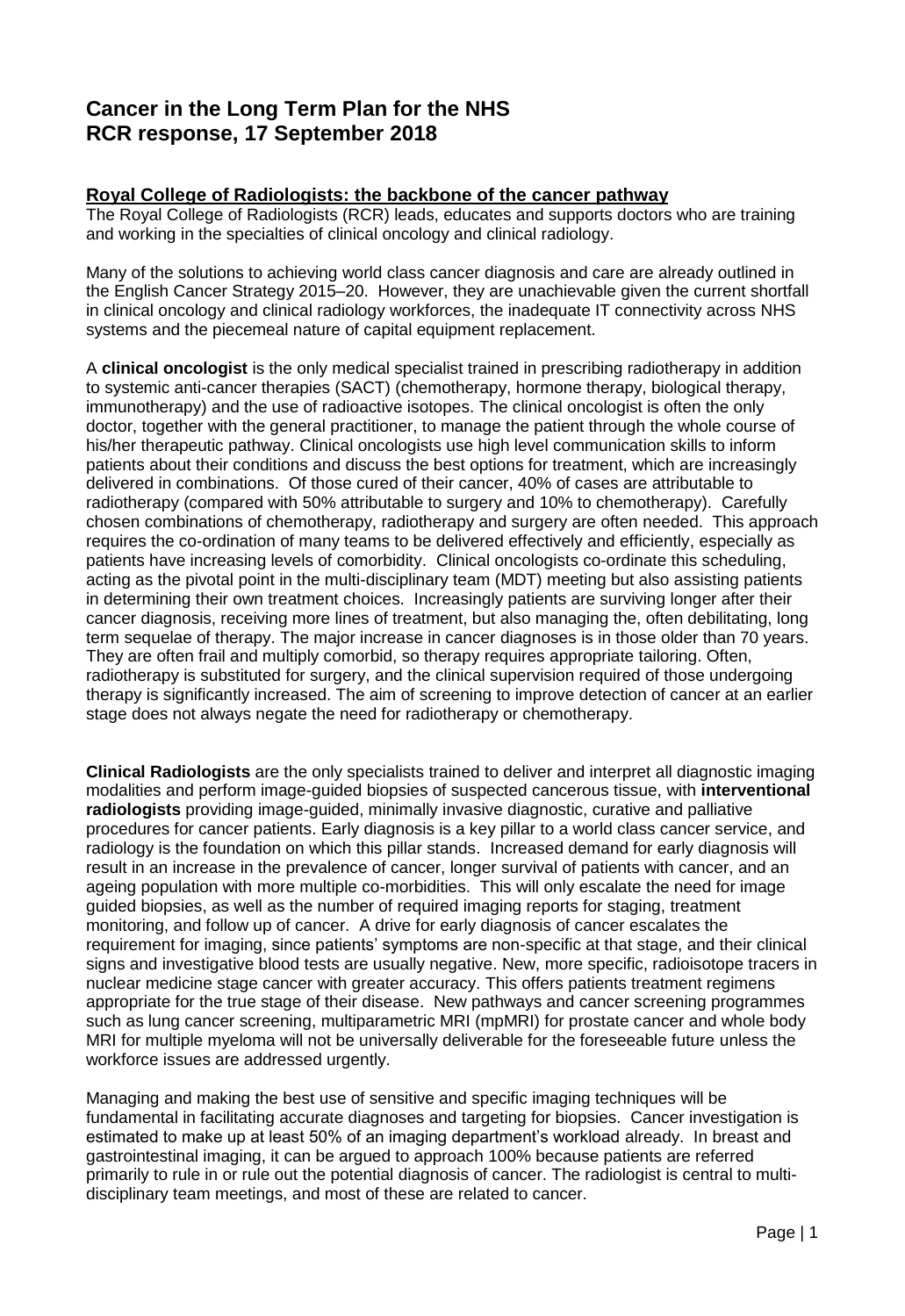# *Clinical oncology: some facts*

- The clinical oncologist consultant workforce is composed of 680 WTE of which 49% are female. The trainee workforce is 65% female. This feminisation is increasing over time.
- 28% of all consultants work less than full time (LTFT). LTFT working becomes much more common as consultant age increases.
- Mean age at retirement of consultants fell below 60 for the first time in 2018.
- 65% of consultants deliver care on more than two hospital sites due to a common "hub and spoke" service delivery method.
- Currently the shortfall in clinical oncology workforce is at least 15%. The CRUK "Full team [ahead"](https://www.clinicaloncologyonline.net/article/S0936-6555(17)30305-9/pdf) document made a compelling case for significant clinical oncologist expansion, even with the new models of care already adopted.

#### *Clinical radiology: some facts*

- There has been rapid growth in complex imaging over the past five years SPECT scans (211%), PET CT scans (87%), CT scans (44%) and MRI scans (43%).
- From the period 2012 2017 the increase in consultant radiologists across the UK has been only 13.1%. This means almost all radiology departments' workloads vastly exceed capacity. In 2017, only 3% of radiology departments met all their reporting requirements within staff contracted hours.
- Outsourcing/insourcing expenditure was estimated to be £116 million in the financial year 2016-17 (based on RCR census data), which is double the estimated expenditure three years ago. This sum would pay for more than 1,200 consultant radiologists' salaries annually.

**Interventional radiologists**, a subspecialty of clinical radiology, supply an increasing demand in all aspects of cancer care, which will continue to increase over the next 10 years, especially in the frail comorbid population that will see most of the rise in cancer. "Interventional oncologists" (interventional radiologists who treat and palliate cancer) treat patients through tiny incisions, as day cases, most commonly without anaesthetic, reducing costs and improving patient experience. They offer the complete spectrum of interventional care from curative therapies for example for lung cancer; through facilitating treatment delivery in central venous access device (CVAD) placement; to significantly enhancing patient wellbeing by intervening at the end of life with palliative image-guided interventions. Relieving pressure symptoms due to the growing cancer, and optimising organ function at the end of life contributes significantly to patients' quality of life in the terminal phase of cancer in a cost effective way.

#### **Workforce first**

The additional funding announcement offers a unique opportunity for delivering the best patient outcomes across the whole cancer pathway fully, efficiently and at scale. The provision of realistic funding over the next ten year period could see real gains, but cannot wholly rely upon innovation and different ways of working. The increased funding has to be made available now, and should focus on workforce and IT connectivity as a matter of urgency. NHS England must recognise that this is unlikely to be immediately transformative, but is fundamental to realising all other ambitions. We look forward to a collaborative partnership in striving to achieve a world class cancer service.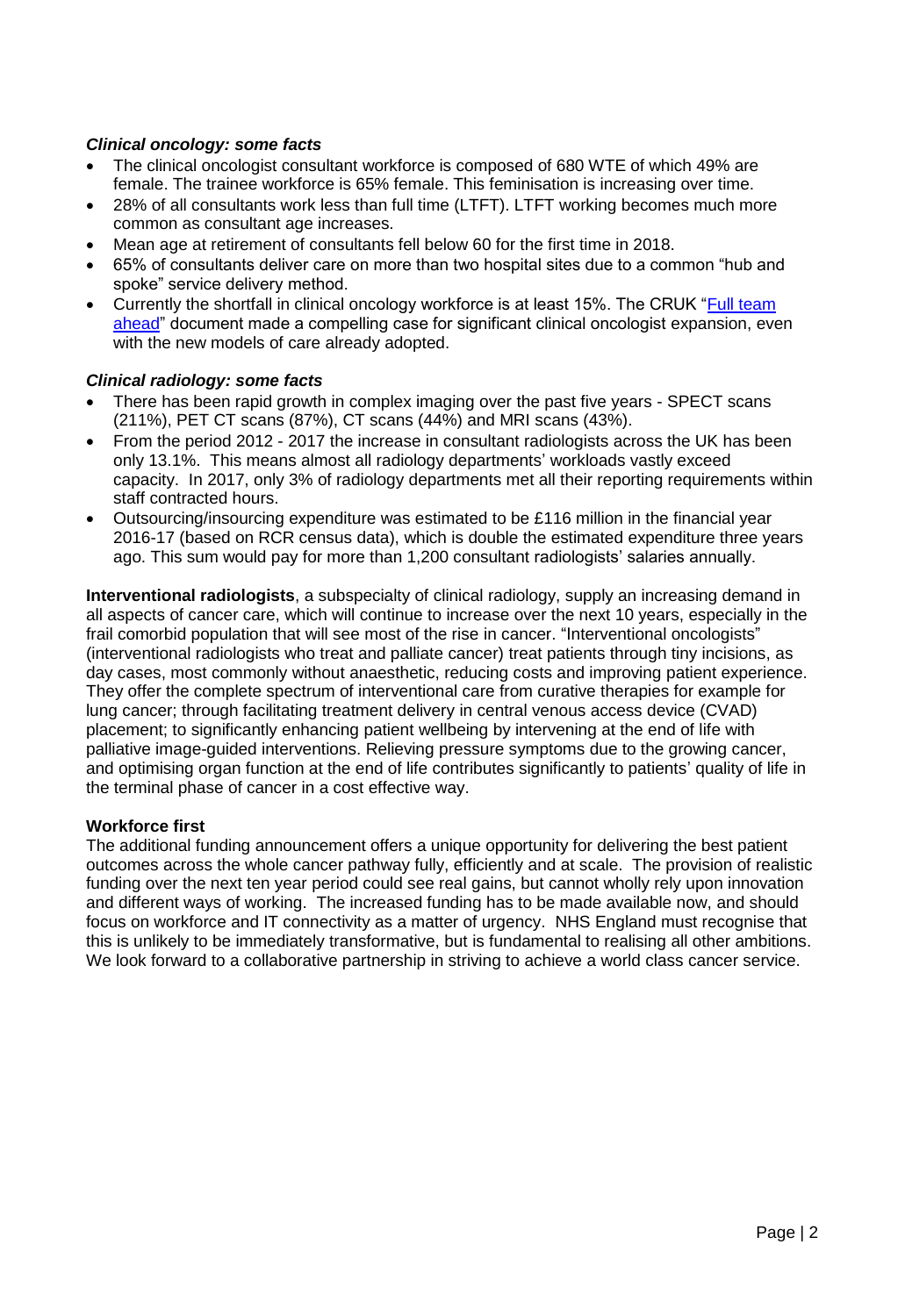# **RCR Priorities for Cancer in the Long Term Plan**

**\*Priority 1\* Commit to providing the required skilled workforce**

**\*Priority 2\* Equipment and IT infrastructure**

**\*Priority 3\* Universal access to effective treatments**

# **Priority 1 – Workforce**

As outlined in the introduction, the entire plan will be realised or run aground on the workforce. Diagnostic imaging radiologists, interventional radiologists and clinical oncologists will be the backbone of the service. While the dearth in available consultants is well known, the RCR have made some projections which explain the adequate staffing levels required.

Data from the annual RCR [Clinical Radiology](https://www.rcr.ac.uk/clinical-radiology/service-delivery/rcr-radiology-workforce-census) and [Clinical Oncology](https://www.rcr.ac.uk/clinical-oncology/service-delivery/rcr-oncology-workforce-census) Workforce Census reports and from [Health Education England\)](https://www.hee.nhs.uk/sites/default/files/documents/Facing%20the%20Facts%2C%20Shaping%20the%20Future%20%E2%80%93%20a%20draft%20health%20and%20care%20workforce%20strategy%20for%20England%20to%202027.pdf) show:

There is currently a **national shortfall of approximately 1000 WTE consultant radiologists** i.e. the difference between the number of extant consultant radiologists and the number required to report all the diagnostic imaging studies performed. This is an underestimate because it excludes all interventional radiology procedures. In 2023, on a linear 5-year projection, the shortfall will be 1614 WTE consultant radiologists. Note this is also likely to be a significant underestimate because of the factors listed below which increase the demand for imaging investigations in a nonlinear fashion.

# **Causes of escalating cancer imaging workload in the next 10 years**:

- *non linear escalating workload, and the certainty of more functional imaging in the next 10 years as more specific diagnostic radioisotope tracers are introduced into clinical practice*
- *increasing complexity of workload: hundreds more images per scan with various post processing algorithms and image manipulations required*
- *yearly technological advances which increase the gamut of diagnostic radiological investigations which can be done*
- *aging and growing population*
- *increasing obesity leading to more morbidity*
- *increasing diabetes with all its medical complications needing more imaging*
- *increasing numbers of people living longer with cancer, needing more imaging follow up and more interventional radiology for both treatment and palliation*
- *increasing screening programmes – almost all involving imaging*
- *policy to detect cancer earlier which will require almost every patient with vague symptoms to have a CT*
- *falling consultant radiologist retirement age*

In short, **at least 2000 more radiology trainees are needed** to generate the 1614 extra consultants in 5 years' time. This assumes current rates of 20% attrition (3% loss due to LTFT working patterns, and 17% loss due to those finishing training but not taking up NHS consultant posts within 5 years). Note that all 2000 radiology trainees would have to start their training now in order to plug the consultant gap by 2023. Clearly this is not feasible, so trainees starting 5 years hence will not finish their training until around 2029. A realistic projection is cumulatively to increase the number of trainees entering ST1 radiology training by **135 each year for the next 5 years** (from 2019-2023 inclusive). i.e. Year 1 = 135 more; year 2 = 270 more; year 3 = 415 more; year 4 = 540 more; year 5 = 675 more (total 2035). These numbers then remain steady from 2024,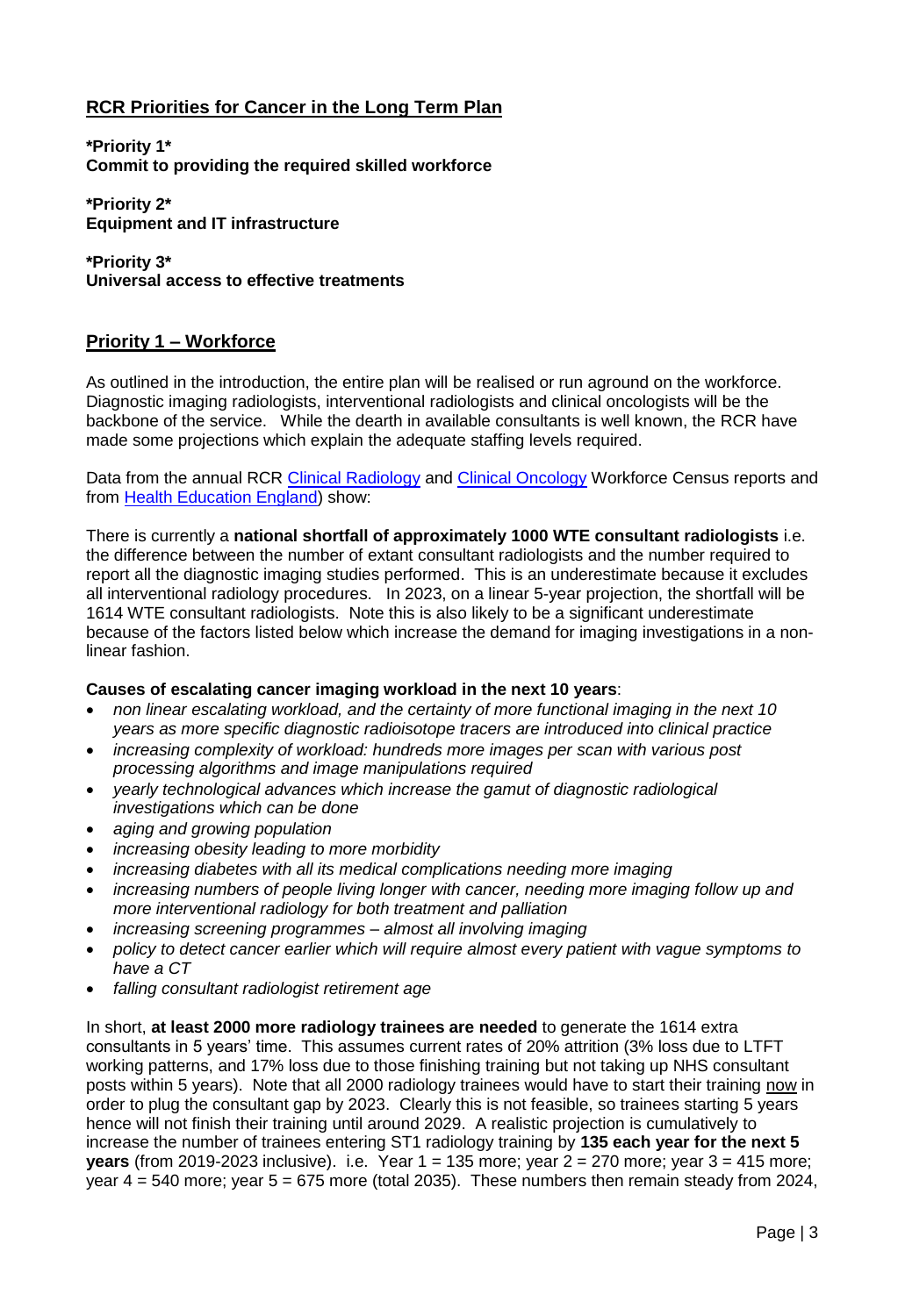resulting in the amount of WTE equivalent consultant radiologists meeting the demand across the UK by 2032.





The above graph assumes supply and demand will increase in a linear fashion.

**Salary costs** would be in the region of £336M for these 2000 additional trainees (reference cost of £168k per trainee, based on the 2017-2018 HEE training tariff and a five-year training duration). This would need to be matched by the employing trust. Year one trainees should be funded 100% centrally by HEE, rather than 50%, as the employing trust does not gain much service utility from Year 1 trainees.

As the trainees are progressing, **international recruitment will still be needed** to fill the immediate radiology consultant vacancies (>10% average UK-wide, which is an underestimate) building on the RCR-HEE ["earn, learn and return"](https://www.rcr.ac.uk/clinical-radiology/being-consultant/working-uk/earn-learn-and-return-scheme) initiative starting in 2018 and benefiting from the Tier 2 visa cap removal for doctors. This investment would lead to reductions in private teleradiology outsourcing (which cost the NHS around £100m in 2017) and re-integrate imaging services into trusts with consequent efficiency gains.

Radiologists work in multidisciplinary teams. There are national shortages of radiographers and sonographers which impact on image acquisition and service delivery. The additional reporting radiographers announced in the cancer plan will support some plain film reporting but will have minimal impact on the more complex imaging studies (which include all cancer imaging studies). The RCR is working with HEE and the Society and College of Radiographers to develop standards for curricula, assessment and governance frameworks for reporting radiographers and undergraduate sonography..

Additionally, to address the **shortfall in interventional radiologists** for cancer treatment and palliation, the RCR assert the need for ring-fenced Year 6 funding, an extra 15 Year 6 interventional radiology trainees every year for 5 years, and an extra 3 Years 4-6 paediatric interventional radiology posts every year for 5 years. Using the same reference cost, this would amount to approximately £666,000.

The necessary extra radiologists will demand a substantial **increase in the number of PACS workstations** at which radiologists work, and space to house them (the number is already insufficient in many hospitals).

**The clinical oncology workforce requirements are no less urgent.** Radiotherapy can only be delivered safely via a co-ordinated, integrated multi-professional team effort. Extended role development has streamlined patient pathways, enhanced patient experience and forged closer multi-professional working and understanding. This has had major efficiency gains, but there is a limit to how far the gains of skill mix can be realised without a sustainable workforce pipeline in each of the professions who combine to deliver nonsurgical cancer treatment. In radiotherapy clinical oncologists, therapy radiographers and medical physicists all have significant gaps in their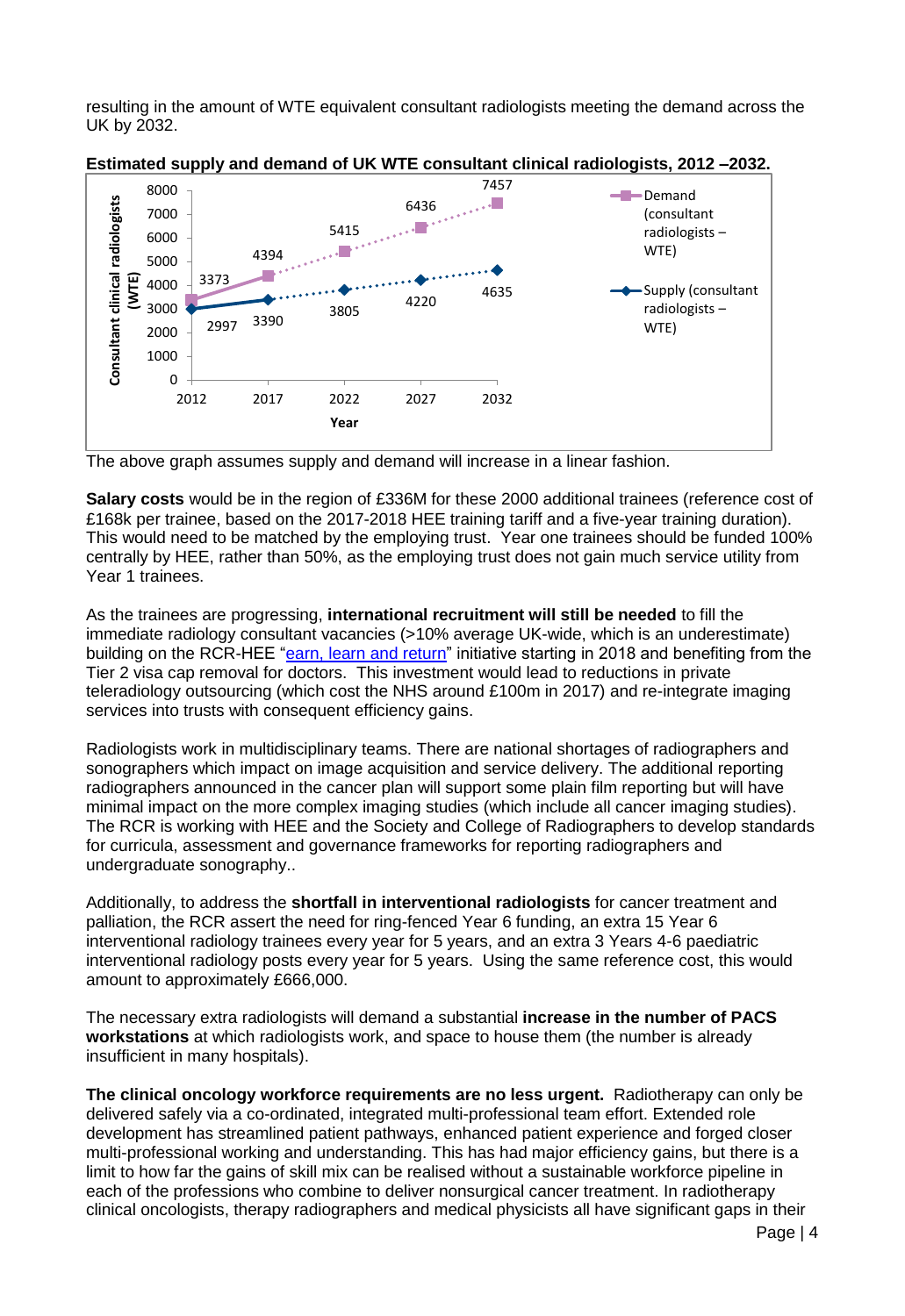workforce. The increase in courses of radiotherapy of 2% per year significantly underestimates the clinical input required to support the rising complexity of therapy as technology advances. For chemotherapy the picture is the similar. Medical and clinical oncologists work closely together in multiprofessional teams with nurses and pharmacists to deliver increasingly complex drug treatments. All are shortage specialties; so again, extending skill mix has become problematic in many areas. The 8% per annum increase in courses of systemic anticancer therapy (SACT) is associated with a significant increase in the complexity of managing therapies in the frail, elderly population where most of the cancer increase is seen.

Currently 8% of consultant clinical oncologist posts are vacant, with one in three being vacant for more than one year. Vacancy rates continue to increase year on year. The WTE workforce has grown by 4% on average per annum in the past five years, but service demand, due to increasing technological complexity and new drug development, has outstripped this. The clinical oncology workforce is key to delivering all non-surgical cancer services and is currently between 200 and 300 WTE below demand - as outlined in *[Clinical oncology workforce: the case for expansion](http://www.rcr.ac.uk/system/files/publication/field_publication_files/bfco145_co_workforce.pdf)*. Among both clinical scientists and therapy radiographers, vacancy rates are much higher (at least 20%). There is major concern that changes to funding of training places may negatively impact recruitment in these essential technically demanding specialties.

Ideally, the consultant workforce should double in 15 years so that the demands caused by early diagnosis, more complex scanning, more advanced radiotherapy and SACT treatments are met. To achieve this, we recommend an additional 30 trainees per year for first three years, to increase to 40 trainees thereafter (year  $1 = 30$  more; year  $2 = 60$ ; year  $3 = 90$ ; year  $4 = 130$ ; year  $5 = 170$ ). Using the HEE training tariff 2017-18 as the reference cost, and assuming a five year training duration, roundly this would be £180k per trainee or about £5.40m for 30 additional trainees. As before, this would need to be matched by the employing trust.

# **Priority 2 – Equipment and IT Infrastructure**

**IT connectivity needs to be the immediate concern** with all patient data accessible from any N3 connection (and all providers treating NHS patients). It must be seamless for patient information to be recorded once and used multiple times, reducing the cost of data re-entry, frustration for patients and data safety issues. The ability to link planning and treatment data across all commercial systems for remote delivery of centrally planned courses of radiotherapy is essential to realise the benefit of increased use of technologies to deliver cancer cures. Costing this is very difficult but is unlikely to be less than £50m. Use of artificial intelligence (AI) will need to be further integrated throughout the patient pathway. This will be a continuously moving environment but given the potential reach of new technologies, it is likely to be at least £100m (based upon anecdotal experiences of researchers).

**Procurement of equipment nationally for England** to common standards for functionality, and interconnectivity will improve equity of access, reduce variation throughout the pathway, facilitating improved outcomes and patient safety and movement of the workforce around the country. It will avoid "feast and famine" equipment procurement cycles which result in using ageing, inefficient equipment and massive, one-off replacement bills. Such replacement cycles lead to higher unit prices (industry cannot plan on certainty) which lock the NHS into a frozen specification rather than benefiting from incremental improvements.

A **rolling equipment replacement programme** would also save clinical time which is poorly directed in writing multiple business cases (that are often rejected). Modern equipment enables swift adoption of new techniques, software and machine learning algorithms, improving patient experience and outcomes and augmenting clinician time. Funding for equipment needs to include the costs of enabling works and state-of-the-art software with regular software upgrades, not just the machine cost.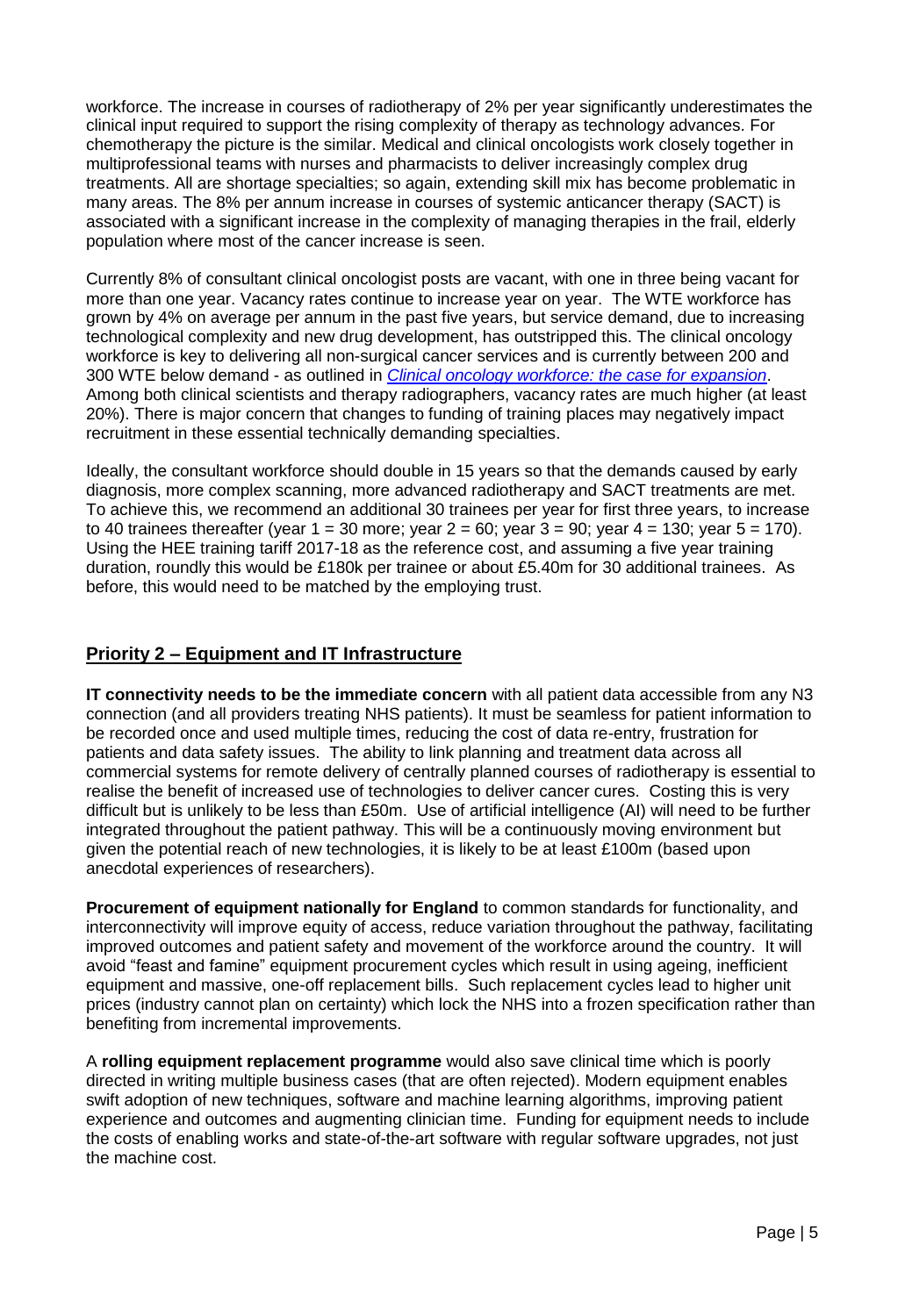The main equipment required covers both diagnostic (MR, CT, PET-CT and ultrasound scanners) and treatment (radiotherapy delivery machines (LINACs) - and CT and ultrasound to support planning). We strongly recommend replacing old equipment every 7-8 years for MR, CT, PET-CT and SPECT-CT scanners. This is the lifespan allowed in Private Finance Initiative (PFI) trusts, after which time breakdowns, repairs and lost scanning time render the machines non-viable. Ultrasound machines should be replaced every 5 years, and we should increase the number of these machines to keep pace with the current rate of rise in demand for imaging studies.

#### **A rolling radiotherapy equipment replacement programme, including CT planning machines, would cost approximately £159m per annum. The breakdown as follows:** LINAC

- Replacing a LINAC costs approximately £2.8m (including software).
- There are approximately 340 LINACs in England, including some private providers who are treating NHS patients due to capacity issues.
- LINACs need replacing every seven years,

(2.8 x 340/7=£136m).

# CT planning machines and software

- There is an average of two CT planning machines per centre (52).
- These need to be replaced every five years,. The cost of a CT scanner is £864,000.
- Radiotherapy planning software is required for each treatment course. A rolling replacement cost of upgrades, including planning licences, would be approximately £0.5m per annum.

 $(52 \times 2 \div 5 \times 864,000 = 17,971,200)$   $(17,971,200 + 0.5 = \text{\textsterling}22,971,200)$ 

#### **Total: £136m + £23m = £159m per annum**

Brachytherapy machines are less numerous - approximately 50 in England. Brachytherapy is a highly demanding technique which requires the concurrent use of ultrasound to guide placement of the applicators inserted into the patient who is anaesthetised. Both sets of equipment need to be replaced every 10 years. This cost is £1.75m per annum (i.e. 5x [cost of brachytherapy machine £300K + cost of ultrasound machine £50K]).

To ensure that imaging equipment meets the demands of the push for early diagnosis, the 10 year projection cost for a **large** trust in England (based on Imperial College Healthcare NHS Trust figures and using current average machine costs including 20% VAT) is as follows:

- 14 new MR scanners  $\textcircled{E}$  £1,020,000 each, for a 10% demand increase = £14.3m
- 6 new CT scanners @ £864,000 each, for an 8% demand increase = £5.2m
- 1 new PET-CT scanner @ £1.9m, for a 9% demand increase (likely to be an under-estimate since cancer (and other) imaging is becoming more functional requiring more PET scanning)
- 1 new SPECT-CT @ £0.8, for a 7% demand increase (including early dementia/cognitive impairment scanning)
- 6 new ultrasound machines @ £102,000, for a 3% demand increase =  $£0.6$

Total diagnostic scanning equipment cost for one large trust for 10 years =  $E/23m$  (excluding fluoroscopy equipment, mammography machines, digital plain radiography machines and PACS workstation costs). Given that this is based on a larger trust, and is using simplified multiplications, **for the 198 trusts in England, total scanning equipment cost will be no more than £4,554m**.

**Picture Archiving and Communication Systems (PACS) workstations** are already at a shortage, resulting in radiologists sometimes being unable to find space for reporting. Extra radiology trainees will exacerbate this shortage. An **extra 2000 PACS workstations are an essential investment.** This number of PACs systems with integrated speech recognition software and hardware, + VAT, would cost approximately £20m. (Replacement should be on a 5 year cycle).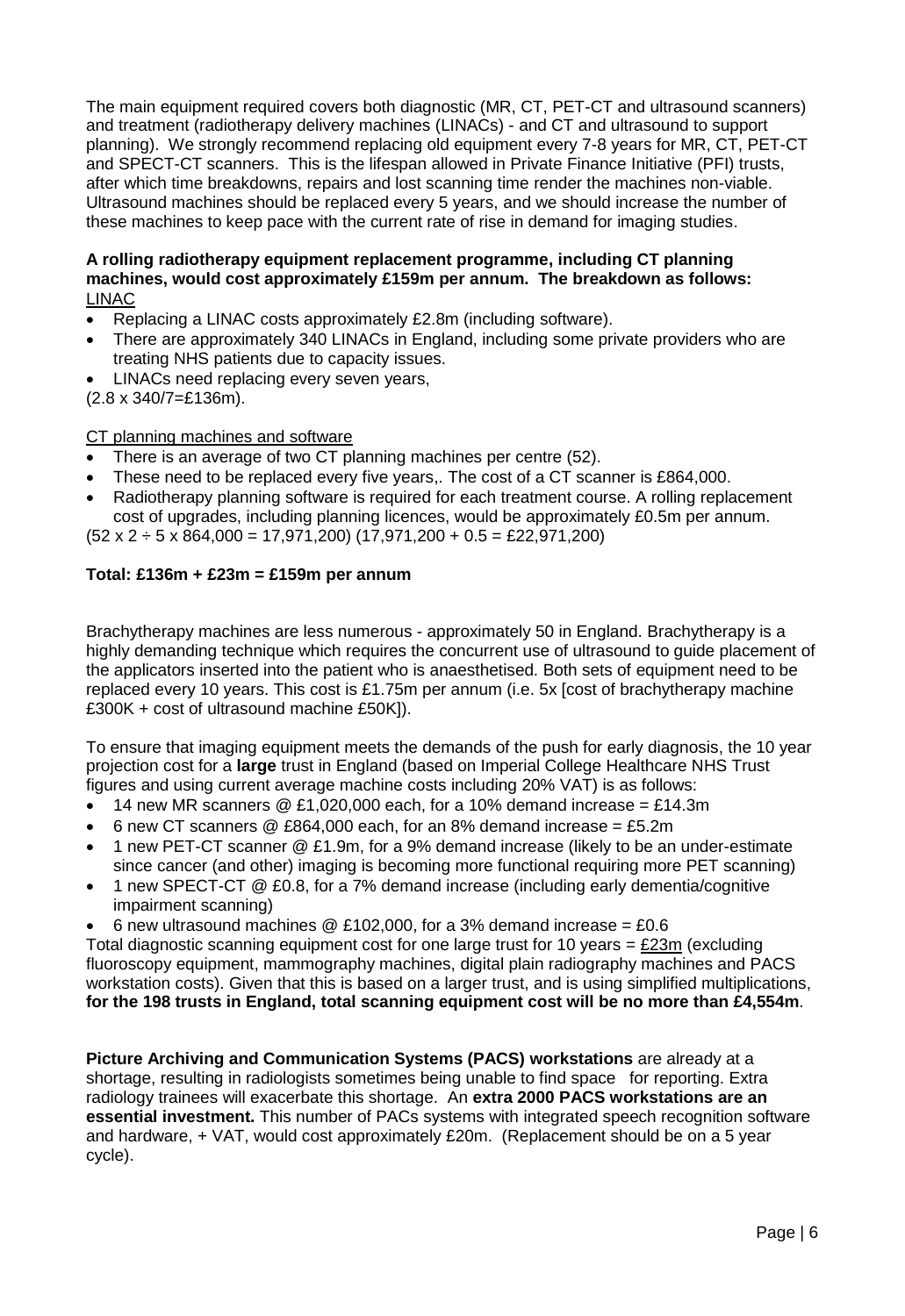# **Priority 3 – Universal access to effective treatments**

Of patients currently cured of their cancer, approximately 40% of those cures are attributable to radiotherapy. Current technological advances also reduce debilitating and costly long term side effects. A robust It and equipment infrastructure to support the rapid rollout nationally of new technologies will improve cancer outcomes. This IT and equipment infrastructure also needs to be support by clinical mentorship and radiotherapy quality assurance practices, often best fostered through clinical trial participation. Radiotherapy services in the UK have an excellent track record of converting one off cash injections into improved accesss to advanced technologies for patients, supporting improved outcomes.

The **current spend on radiotherapy in the UK is less than 6%** of the total cancer spend (data from House of Commons library). Using [NHS reference costs](https://emea01.safelinks.protection.outlook.com/?url=https%3A%2F%2Fimprovement.nhs.uk%2Fresources%2Freference-costs%2F&data=02%7C01%7Cpatprice%40patprice.co.uk%7C9c80a8ed6c6f4abac1eb08d5cf87441e%7C22ecea94fe554d6d88cc85b7cd53cbc0%7C0%7C0%7C636643102243209289&sdata=MDrYWnUmretG6G%2BJBDXT9qsOsdYgRYJZX5%2BsPpT4vJU%3D&reserved=0) the total cost of radiotherapy to the NHS in 2016-17 in England was £383m. An extra £100m per year would increase this to about 8%, which is still less than other western countries. Current tariff stifles change and provides perverse disincentives to innovation. Modernising the reimbursement structure to encompass pathways rather than single items would encourage adoption of new technologies rapidly, improving outcomes.

There are 52 cancer centres delivering radiotherapy in England. All but one centre delivers radiotherapy routinely for more than eight hours per day Monday to Friday. All centres deliver chemotherapy routinely for more than eight hours per day Monday to Friday. Nationally, the clinical oncology workforce provides care 24/7 and there is seven day access to therapy for those who require it. To eliminate variation of practice and improve outcomes, there must be effective Cancer Alliances fully integrated with other planning and service delivery structures / mechanisms using a common, nationally agreed framework.

**All radiotherapy treatments should be available to all patients that will be seen to benefit from it as part of the clinical oncologist's treatment plan.** NHS England's proposed Radiotherapy Networks model makes sense as a vehicle to support the rapid and safe roll out of new technologies to all cancer Centres. . However, as mentioned earlier in this paper, IT infrastructure is critical to the success of the network model. Current IT connectivity issues can hinder productivity and give rise to patient safety issues. Additionally, patients who need to travel for treatment should be given adequate support to access that treatment. Radiotherapy is given daily, often over 4 – 6 weeks and travel can pose significant financial burden. This can impact differently on different patient groups. The RCR 2014 lung cancer audit found that 48% of eligible elderly patients chose to receive less than optimal therapy due to travel distance. People need to be supported to access therapies at a distance in innovative ways, including hostel accommodation and enhanced local support to take over caring roles, for example, grand children and spouses.

Stereotactic ablative radiotherapy (SABR) is a highly focussed, advanced targeted therapy which improves survival rates in many conditions. Currently SABR treatment for lesions inside the skull is commissioned by the trauma national programme of care (NPoC) under the neurosciences clinical reference group (CRG), and everywhere else in the body via the Cancer NPoC and radiotherapy CRG. Fragmentation of services is inefficient and wasteful of resources.

# **Further recommendations for achieving a world class cancer service**

These recommendations are straightforward and have a disproportionate beneficial impact -

- **Bring all radiotherapy commissioning under a single structure.**
- **Address the perverse incentives in the tariff structure**: a best practice cancer pathway tariff that covers the full episode of treatment, regardless of treatment duration/modality to encourage service development and innovation.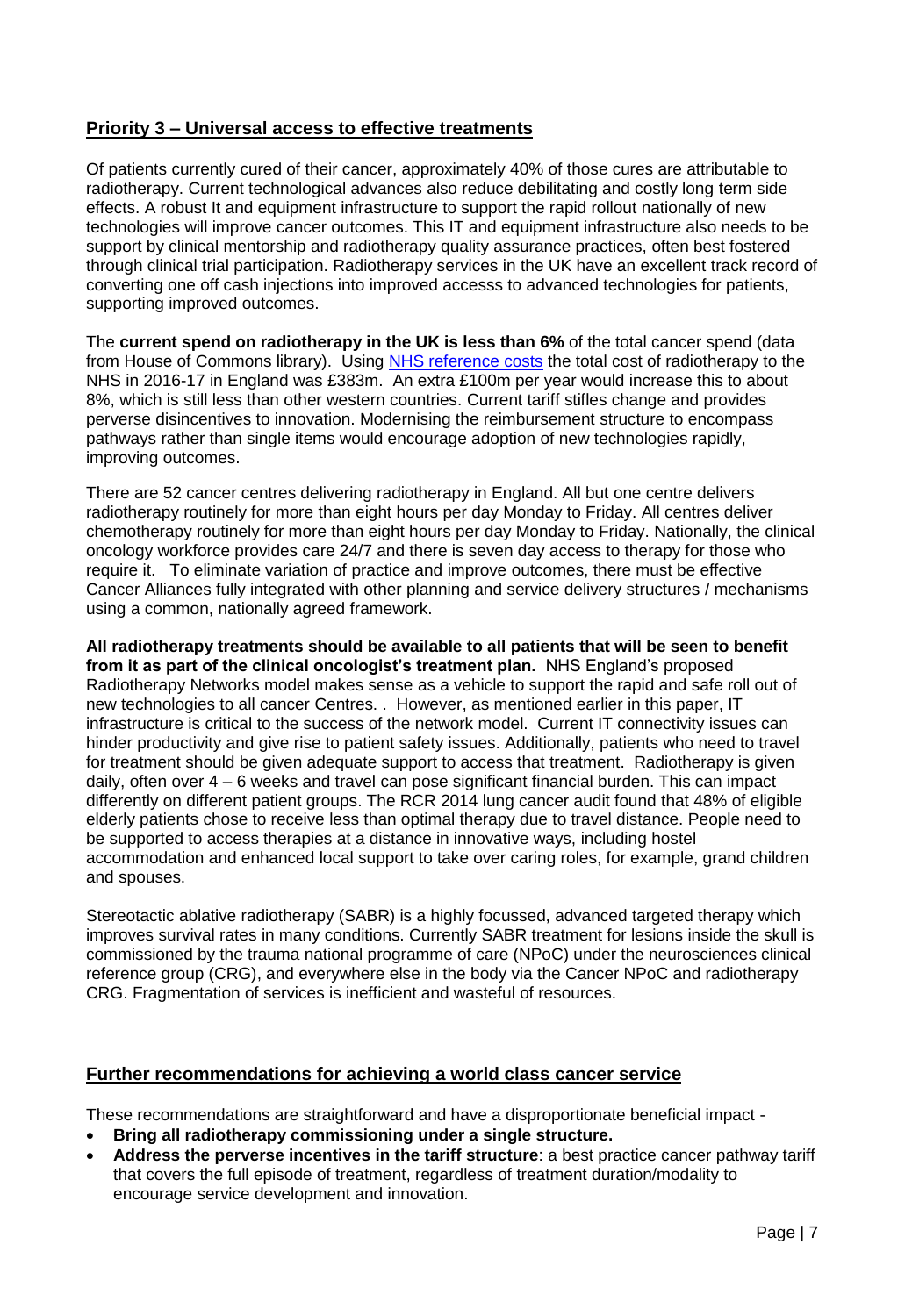- **Introduce [iRefer](https://www.irefer.org.uk/) radiology referral guidelines across England in clinical decision support software** integrated into GP and hospital requesting software. (iRefer guidelines drawn up by the RCR are evidence based and regularly updated.) This will ensure the right imaging test is performed avoiding multiple, unnecessary investigations and provide educational support for all involved NHS staff.
- **Facilitate rapid adoption of new imaging and radiotherapy techniques into clinical practice**, supporting services to adapt practice accordingly with effective IT connectivity
- **Introduce risk-stratified screening programmes** to minimise the unnecessary distress and anxiety to the vast majority who are well.
- **Demographic screening for lung cancer** AI to identify high risk populations and to identify which nodules require follow up, biopsy or ablation (using interventional oncology (IO)).
- **Breast screening using genomics** to support stratification of high, moderate and population risk screening. AI support for screen reading. Image guided biopsies & vacuum excision reduce the requirement for open surgical biopsy/treatment for indeterminate lesions
- **Advanced bowel cancer screening** AI support for radiologists reading CT Colonography and genomics incorporated to stratify risk and chance of recurrence. NHS England need to continue enabling the smooth transition to the new faecal immunochemical test (FIT), effectively replacing the guaiac faecal occult blood test (gFOBt). NHS England should drive pick up rates of this screening test for this to be effective.
- Nine **Rapid Access Diagnostics centres** have now been set up and have begun to take patients with complex symptoms through to diagnosis, we recommend replicating this model in areas of greatest unmet need.
- **Cancer Alliances** are also developing and establishing similar centres for specific conditions, such as prostate cancer. For prostate cancer, multiparametric MRI is essential to stratify those at risk into surveillance or biopsy and requires the expertise of uroradiologists to undertake the interpretation of mpMRI and biopsy as a one-stop service.
- Monitor the pilot data of the **28 day faster diagnosis standard** to see if can be replicated 6 cancer pathways involved - gynaecology, urology, head and neck, lung, lower and upper gastrointestinal.

# **What the cancer diagnostic and non-surgical cancer treatment workforces could look like with sustained workforce and equipment investment:**

# *Role of clinical radiologists in a future NHS*

- Clinical radiologists will become the lead medical diagnosticians: they are already essential to the whole of medical diagnosis, surgical planning, the trauma pathway and the entire cancer pathway.
- After referral from GPs (or direct entry through multi-diagnostic centres), they will triage patients to the appropriate pathways or advise that no treatment/intervention is necessary.
- Clinical radiologists will increasingly manage the entire diagnostic pathway. They already play a major part in interventional radiological and oncological treatment and palliation in cancer, and in situations of acute haemorrhage and trauma, and this role is continuously increasing .
- As artificial intelligence matures, such technologies will increasingly assist and support human diagnosis.
- AI will in time take on straightforward reporting tasks as "first reader" freeing radiologist time for their vital, wider medical role, including radiology clinics explaining patients' imaging to them and the consequences for their future management.
- Continuing ability to innovate and develop: more functional imaging taking advantage of whole body PET CT scanning techniques (the first whole body PET CT machine is being launched this year: able to scan a patient in three minutes – compared with more than one 1 hour per patient on current, limited body part machines – and with far greater sensitivity and accuracy). Accurate PET scanning functional data, and whole body MR data are fundamental in determining what type of cancer treatment should be given, and in dictating when a change in treatment is needed.